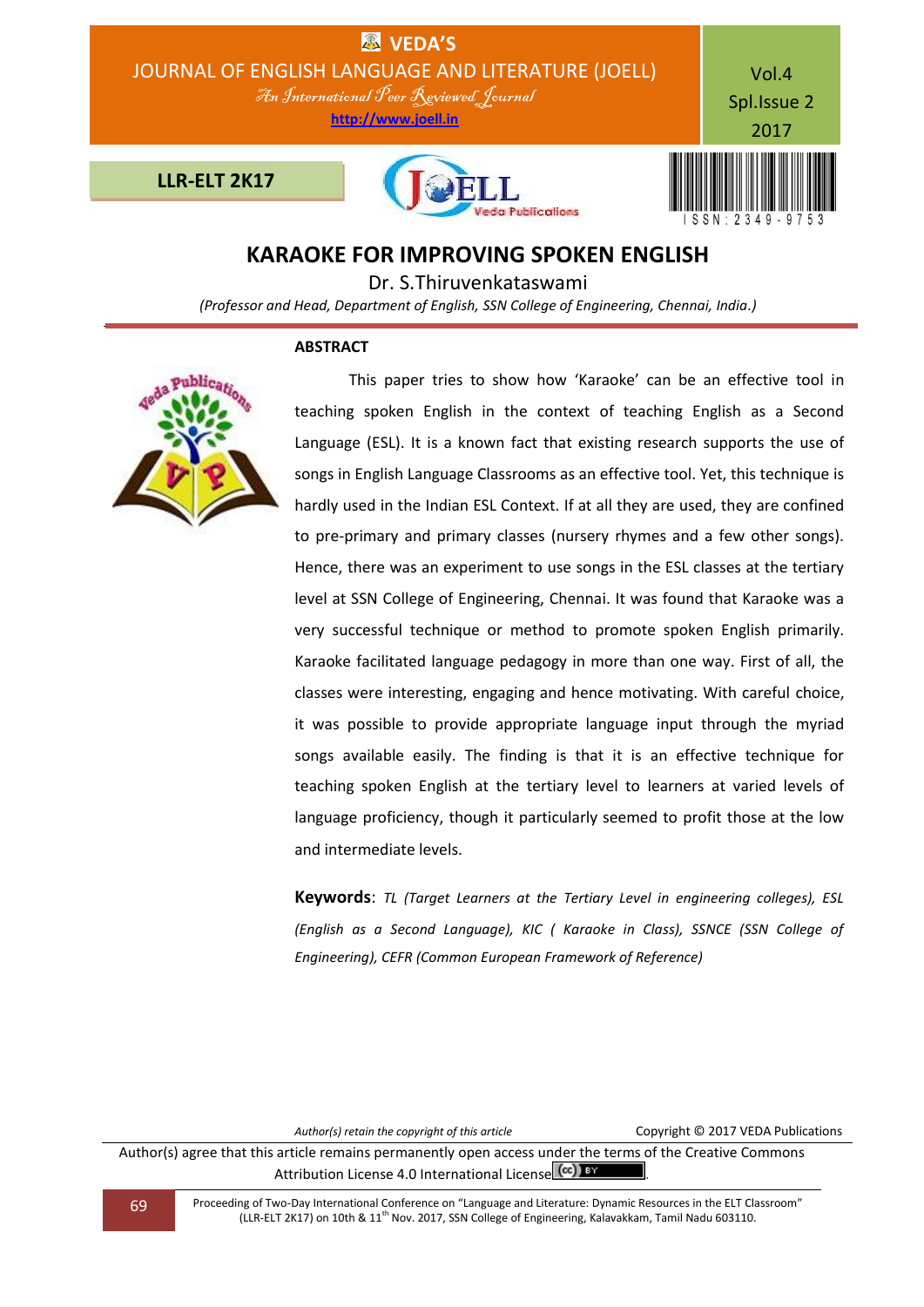### **INTRODUCTION**

Murphy points out that 'Songs can help young learners improve their listening skills and pronunciation, therefore potentially helping them to improve their speaking skills' (Murphey, 1992). From the study conducted at SSNCE, it is evident that KIC (karaoke in class) is a very useful technique in helping teachers promote the spoken skills of students at the tertiary level of education. It is also seen that the technique had a better impact on students with average and low levels of language proficiency. It is a successful method for students with higher levels of proficiency as well. After the students listen to a song a couple of times, they decipher the lyrics on their own or with the help of their teacher, and then sing to the background music (karaoke), there is a magical spell that works in them, improving their fluency, pronunciation, vocabulary and, to an extent, grammatical accuracy. The advantages of students' singing the song to the tune are too many. Vocalization of language through music has contributed to the improvement of all aspects of pronunciation, such as sounds, stress, and intonation patterns. It also helped a variety of expressions and body language. Development of vocabulary and grammatical structures have been other benefits. At a deeper level, it has also been found useful for promoting reading, as karaoke helps in the vocalization and sub-vocalization of language with perfect chunking and other aspects that are important in improving reading skills. This paper throws light on the different stages in the study proving the hypothesis that karaoke is a powerful tool in enhancing Spoken Skills.

### **BACKGROUND**

The target learners for the study are the students of engineering colleges. Spoken English is very important to them for their career. In-campus placement, a prime objective of most of the students pursuing Engineering Studies in India, tests their communication skills more than any other ability for employment. Hence the need of the hour for them is to improve their communication skills in English in general and spoken English in particular. Students at SSNCE form the sample for the study. The technique of KIC was tried out in class and followed up with individual effort in the TL's own space. The results

were very promising and there is evidence to say with confidence that KIC in class can be one of the techniques to promote language proficiency in general and speaking ability in particular.

### **RESEARCH QUESTION**

How can the teacher use KIC to train students in spoken English in a short span of time?

### **RATIONALE FOR THE STUDY**

It has been well established by research that songs serve as a useful material for teaching Spoken English the world over. Songs are used not only for improving spoken English but also for teaching several aspects of grammar, vocabulary and, sometimes, even writing. For the purpose of the present study, the focus will be on the use of songs. Though the use of songs is well established, it is not yet seen as a classroom practice at least in the Indian Context at the tertiary level. Hence a study was planned to systematically incorporate songs in the ELT curriculum in engineering education, to start with.

### **ADVANTAGES OF USING SONGS FOR ELT**

The language used in songs is mostly authentic and natural. Therefore, they will be very useful in acquiring language. Secondly a wide range of new vocabulary can be introduced to students through songs. One of the objectives in the ELT curriculum is to help the learner acquire contemporary vocabulary with useful phrases and collocations that are easily comprehensible. As songs are always directed at the native-speaking population, they usually contain contemporary vocabulary, idioms and expressions. Easy accessibility, availability of a huge collection of songs, varied in theme, tune and culture, and access to visuals along with the songs are other advantages of using songs for ELT. The range and variety of these songs make it easy for a teacher to find material suitable to the TL. It is easy to find a song suitable to the TL as the resources of English Songs are vast and varied and yet easily accessible. Another advantage of songs is that students can be exposed, through them, to different kinds of English, namely, British English, American English, Indian English and so on. Last but not the least, songs can be used to relate to any contemporary situation of the world around us.

70 Proceeding of Two-Day International Conference on "Language and Literature: Dynamic Resources in the ELT Classroom" (LLR-ELT 2K17) on 10th & 11<sup>th</sup> Nov. 2017, SSN College of Engineering, Kalavakkam, Tamil Nadu 603110.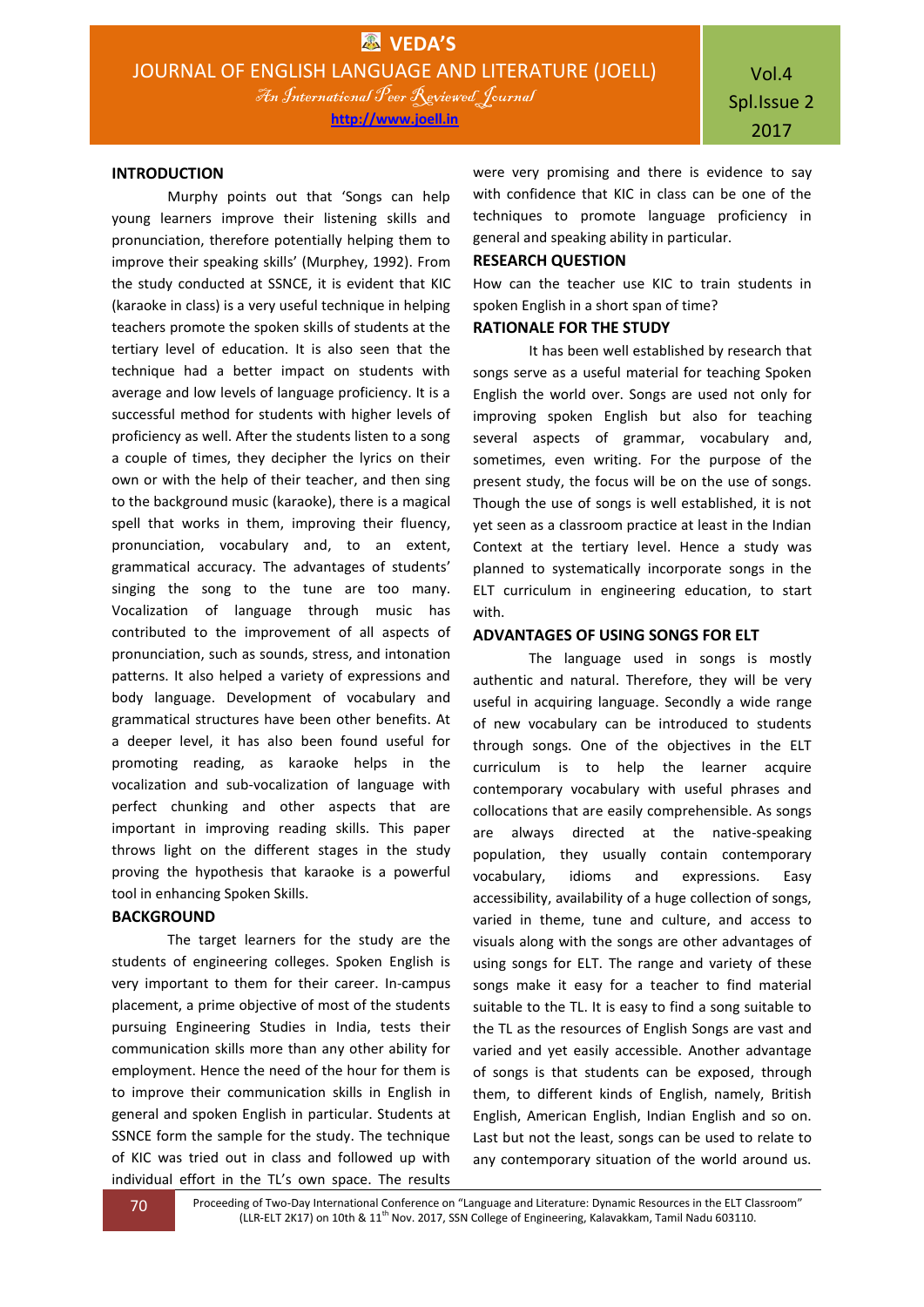Vol.4 Spl.Issue 2 2017

of education would find songs a very useful tool to

We get very interesting songs relating to pollution, crime, war, civil rights, and any other cause for that matter. Teachers of English as ESL or EFL at all levels

**COMPOSITION OF TL**

Sixty five first year students from the engineering stream from SSNCE were chosen as the Target Learners (TL) for the study. On the basis of CEPT (Cambridge University Proficiency Test) the TL were divided into three Levels in accordance with the CEFR (Common European Framework of Reference); namely, Higher (C1 and C2), Intermediate (B2 and Upper half of B1) and Lower (A1 and A2) based on their performance in the test. The distribution of students across the three levels of CEFR are as follows:

teach English.

Higher (17) Intermediate (28) and Lower (20)

# **METHODOLOGY**

# **THE FIRST STAGE**

The TL listened to the song 'Dare to Believe<sup>1</sup>' (see appendix A for the lyrics), a philosophical song with minimal linguistic challenge. The students then answered the following questions by way of an ' Ice Breaker'.

- 1. Do you like the song?
- 2. What do you like most about it? Music, lyrics, video?
- 3. Would you like subtitles? Why?
- 4. Should I play it again?
- 5. Do you like the lyrics? Why?
- 6. Some of you were singing in a rather low voice. How many of you would like to sing with the lyrics?
- 7. How many of you would like to sing with the music (Karaoke)? Answers, level-wise, are recorded below:

| Q.NO           | Higher                          | Intermediate                        | Lower                                    |
|----------------|---------------------------------|-------------------------------------|------------------------------------------|
| $\mathbf{1}$   | 100% said 'Yes'                 | 100% said 'Yes'                     | 100% said 'Yes'                          |
| $\overline{2}$ | All of them liked all the three | All of them liked Music             | All of them liked Music                  |
|                | aspects.                        |                                     |                                          |
|                | 40% said that they were taken   | 75 percent of them could not        | 90 percent of them could not follow the  |
|                | away more by the music than     | follow the lyrics as they could not | lyrics as they could not understand the  |
|                | by the lyrics.                  | understand the meaning.             | meaning.                                 |
|                | 20 % said that the video was    |                                     |                                          |
|                | not as appealing as the music   | 25 % of them enjoyed the video      | 45 % of them enjoyed the video           |
|                | or the lyrics.                  |                                     |                                          |
|                | 40 % of them said that they     | 30 % of them said they liked them   | 20 % of them said they liked them all.   |
|                | were not able to follow the     | all.                                |                                          |
|                | lyrics or the meaning.          |                                     |                                          |
| 3              | 30 % of them said that it       | 80% of them said that they would    | All of them felt that subtitles were     |
|                | would help understanding.       | like the subtitles as they would    | necessary to follow the song.            |
|                | 70 % of them said that they     | understand the song better.         | They pointed out that, with the          |
|                | would like to decipher the      | 20 percent of them did not want     | subtitles, they would vocalize the song, |
|                | lyrics themselves<br>and then   | the subtitles as they would like to | if not sing it loudly.                   |

**<sup>.</sup>** 1 https://www.youtube.com/watch?v=gkloEa2382U

71 Proceeding of Two-Day International Conference on "Language and Literature: Dynamic Resources in the ELT Classroom" (LLR-ELT 2K17) on 10th & 11<sup>th</sup> Nov. 2017, SSN College of Engineering, Kalavakkam, Tamil Nadu 603110.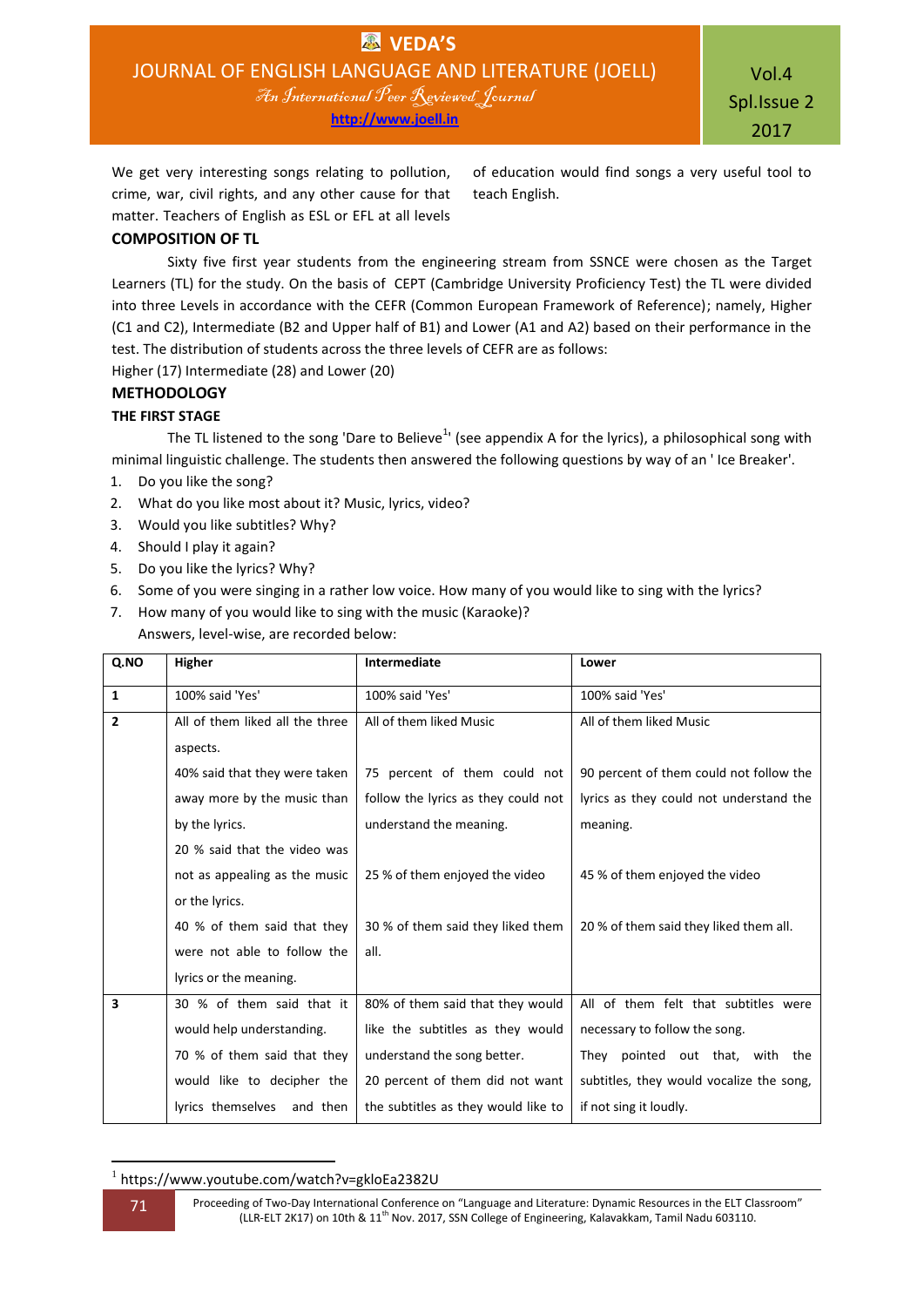**EN VEDA'S** JOURNAL OF ENGLISH LANGUAGE AND LITERATURE (JOELL) An International Peer Reviewed Journal

**http://www.joell.in**

Vol.4 Spl.Issue 2 2017

|   | have the sub titles.             | write the lyrics on their own by    |                                       |
|---|----------------------------------|-------------------------------------|---------------------------------------|
|   |                                  | subsequent listening.               |                                       |
| 4 | All of them said, 'Yes'.         | All of them said, 'Yes'.            | All of them said, 'Yes'.              |
| 5 | All of them said 'Yes'           | 80% of them said 'Yes'. Others said | All of them said, 'Yes'               |
|   |                                  | that they did not have a good       |                                       |
|   |                                  | voice and also that they had stage  |                                       |
|   |                                  | fear                                |                                       |
| 6 | 30%<br>wanted<br>the<br>lyrics   | 70% of them said 'Yes' and the      | 80% of them said that they would not  |
|   | whereas other wanted to try      | others wanted to write the lyrics   | like to sing as they were not good    |
|   | constructing the lyrics on their | on their own.                       | singers. 20% of them said that they   |
|   | own                              |                                     | wanted to sing.                       |
| 7 | All of them said, 'Yes'          | 80% of them said 'Yes' and others   | 80% of them said, 'No' and others had |
|   |                                  | were hesitant.                      | an inclination to sing.               |

*Inference*: It is very clear that all of them liked the idea of a song in the class. It was a welcome methodology from the students' point of view. The reasons were that it was fun, engaging and interesting. Students from higher levels of proficiency welcomed the idea of singing the song to music. They also showed keen interest in understanding the song. They wanted to reconstruct the lyrics on their own by repeatedly listening to the song. It was found that the improvement in spoken English was considerably more for the students who were at lower levels of language proficiency and gradually lower for those in the intermediate and higher levels of language proficiency.

### **THE SECOND STAGE**

Now the stage is set for utilizing 'learner motivation and involvement' for meaningful interaction with the text in the song, leading to language acquisition. As the TL were not a homogeneous group in the language proficiency levels, the task at this stage was different for each of the groups. The 'Higher' level attempted to decipher the lyrics by listening to the songs repeatedly. A language laboratory was used for this purpose where learners could attempt individual work. The 'Intermediate' level attempted to decipher the lyrics by repeated listening, but they had the lyrics with them separately as a guide to check themselves now and then. The 'Lower' level listened to the song with

the lyrics on the screen and tried to make sense of the song.

At the end of this exercise, it was noticed that ' learner enthusiasm' was more in many and sustained at the same level in the rest of the class. The TL were given a printed script of the lyrics and engaged in a group discussion. The questions for the group discussion were varied. The objective was to involve them in speaking, using their heightened levels of enthusiasm and their engagement with the song and music. As negotiation of meaning is crucial to acquisition of language, some questions were also set with respect to the comprehension of the song. The questions for the group discussion are given below:

1. Did you have to understand the meaning of the song to enjoy listening to it?

2. Did you find it important to understand the songs? Why?

3. What do you think the song is about?

- 4. Do you like to learn the song by heart? Why?
- 5. Which is better, music or the lyrics?

6. Does the song help you to improve your pronunciation? Discuss with examples.

Group discussions had students from all the proficiency levels in each group. This was found to be very useful for effective peer learning to take place. As the song was now familiar to all of them, it was an advantage for group activity in a heterogeneous environment.

72 Proceeding of Two-Day International Conference on "Language and Literature: Dynamic Resources in the ELT Classroom" (LLR-ELT 2K17) on 10th & 11<sup>th</sup> Nov. 2017, SSN College of Engineering, Kalavakkam, Tamil Nadu 603110.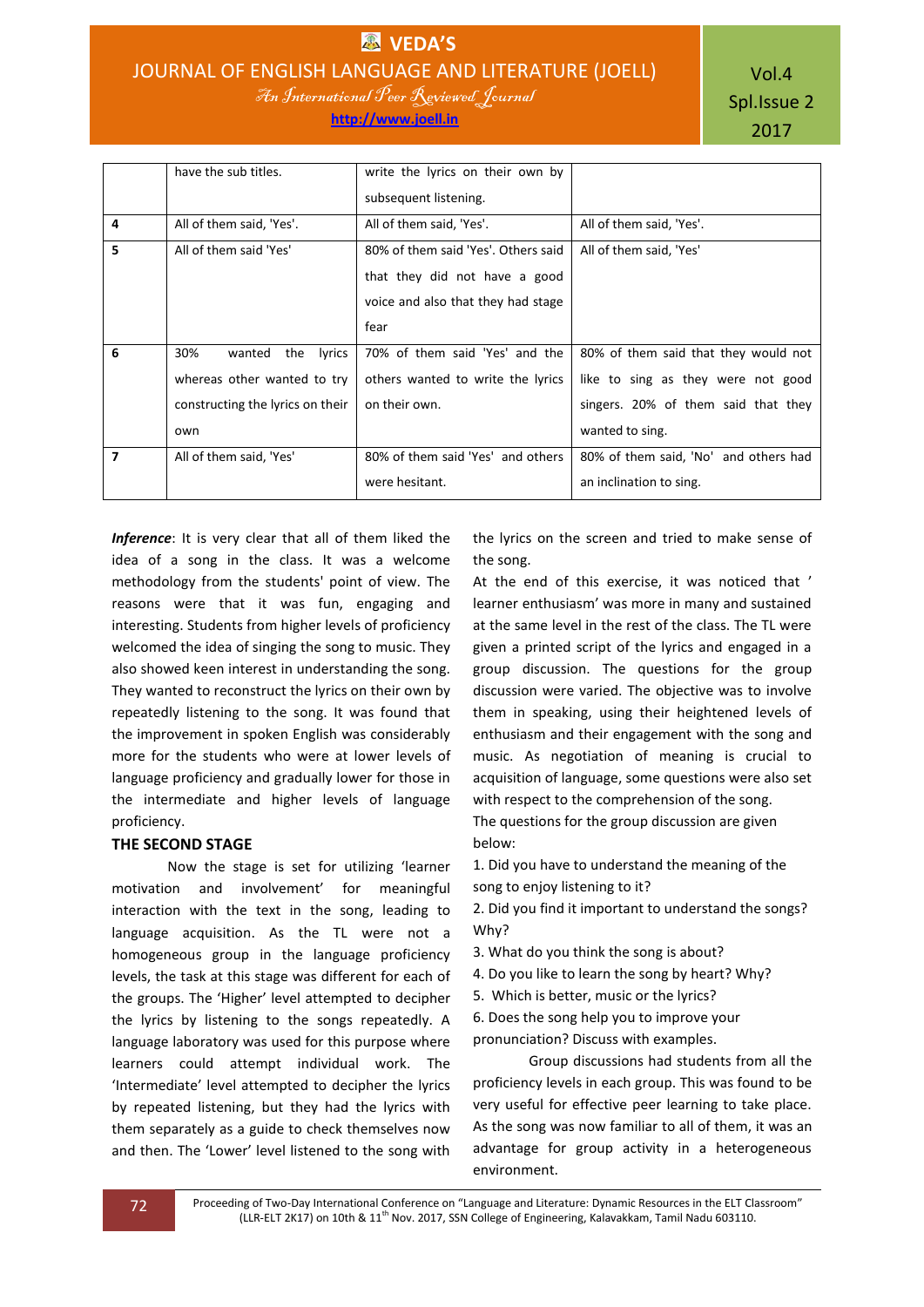**http://www.joell.in**

From the discussion, it was evident that the students were becoming conscious of the pronunciation of each of the words, caring for individual sounds, stress, intonation and chunking patterns. As they were interested in singing the song themselves, it was crucial to them to get the pronunciation in place. They were also able to relate the meaning of the song with the pronunciation patterns therein.

The experience has also rewarded them in acquiring vocabulary, grammatical patterns and a desire for leaning more songs and hence more language.

#### **THE THIRD STAGE**

At this stage all the students were in a mood to sing the song. It was surprising to see that even those who were very shy and had inhibitions in singing ealier showed interest in singing now. This time all the students had the lyrics and also the background music (karaoke). They sang individually in the systems along with the background music. Their songs were recorded and they were able to play it back and make corrections wherever they thought their song had deviated from the original. They were allowed to edit their song till they were completely satisfied that they had produced their best. The final version of the songs of each student was listened to by the peer groups and given comments by the peer group.

At this stage the students had their privacy to sing and listen to their own songs with the background music. It gave them their freedom and space to practice a song, negotiating with the meaning of the lyrics, getting the pronunciation of each sound correct, placing the stress accurately to music, following the intonation patterns and in brief, practising all aspects of spoken language individually. At the same time there were many opportunities for interaction in pairs and groups at their will and volition. The environment was non-intimidating and learning was natural.

The final activity at this stage was to sing individually to background music to the whole class. The objective was to help the learners gain confidence to face a group and perform. The students enjoyed the activity and the feedback from them was very positive. They wanted more of these classes and were also prepared to practise more songs on their own.

The same experiment was repeated with another song, 'Love is Beautiful' by Usha Uthup<sup>2</sup>. As the students were now used to Karaoke in Class, it was possible to skip stage one and move to stages two and three.

# **IMPLICATIONS OF KARAOKE FOR ELT**

Karaoke guarantees learner participation and serious engagement. There is an enormous possibility for selection of songs to suit the pedagogical purposes specific to the learner traits and language needs. The pace of language acquisition is quick and learning has a tremendous transfer value in the sense that learners lay their hands on many more songs by themselves if they are introduced to one or two in the class. It promotes team spirit as learners are keen on learning from one other. This is one activity where the learners sincerely practice pronunciation from the level of an individual sound to that of stress and intonation, and even body language on their own. The desire to sing is a powerful motivation factor for perfect pronunciation. The interest is natural and stems from an intrinsic natural motivation, unlike the practice of pronunciation for the sake of pronunciation in the classroom, which is mechanical and devoid of a felt need.

Karaoke as a technique makes songs in class more meaningful because it evokes an intrinsic interest in the learner. If the students are only listening to songs and analyzing them it becomes another entertainment show. On the other hand, when the students have a responsibility to sing the song, the entire activity moves from one of mechanical intent to one of dynamic enthusiasm.

# **CONCLUSION**

Karaoke as a methodology in ELT is a powerful tool to teach spoken English primarily. We know from past experience and research that songs assist language acquisition in areas of vocabulary and grammar, improve spelling and develop the linguistic skills of reading, writing (Jalongo and Bromley, 1984, Mc Carthey 1985); (Jalongo and Bromley, 1984; McCarthey,1985; Martin, 1983; Mitchell, 1983; and Jolly 1975). The use of songs and music is consistent with two of the most popular views of Krashen (1982

**73** Proceeding of Two-Day International Conference on "Language and Literature: Dynamic Resources in the ELT Classroom" (LLR-ELT 2K17) on 10th & 11<sup>th</sup> Nov. 2017, SSN College of Engineering, Kalavakkam, Tamil Nadu 603110.

1

<sup>2</sup> https://www.youtube.com/watch?v=Slfdp8eAQlA